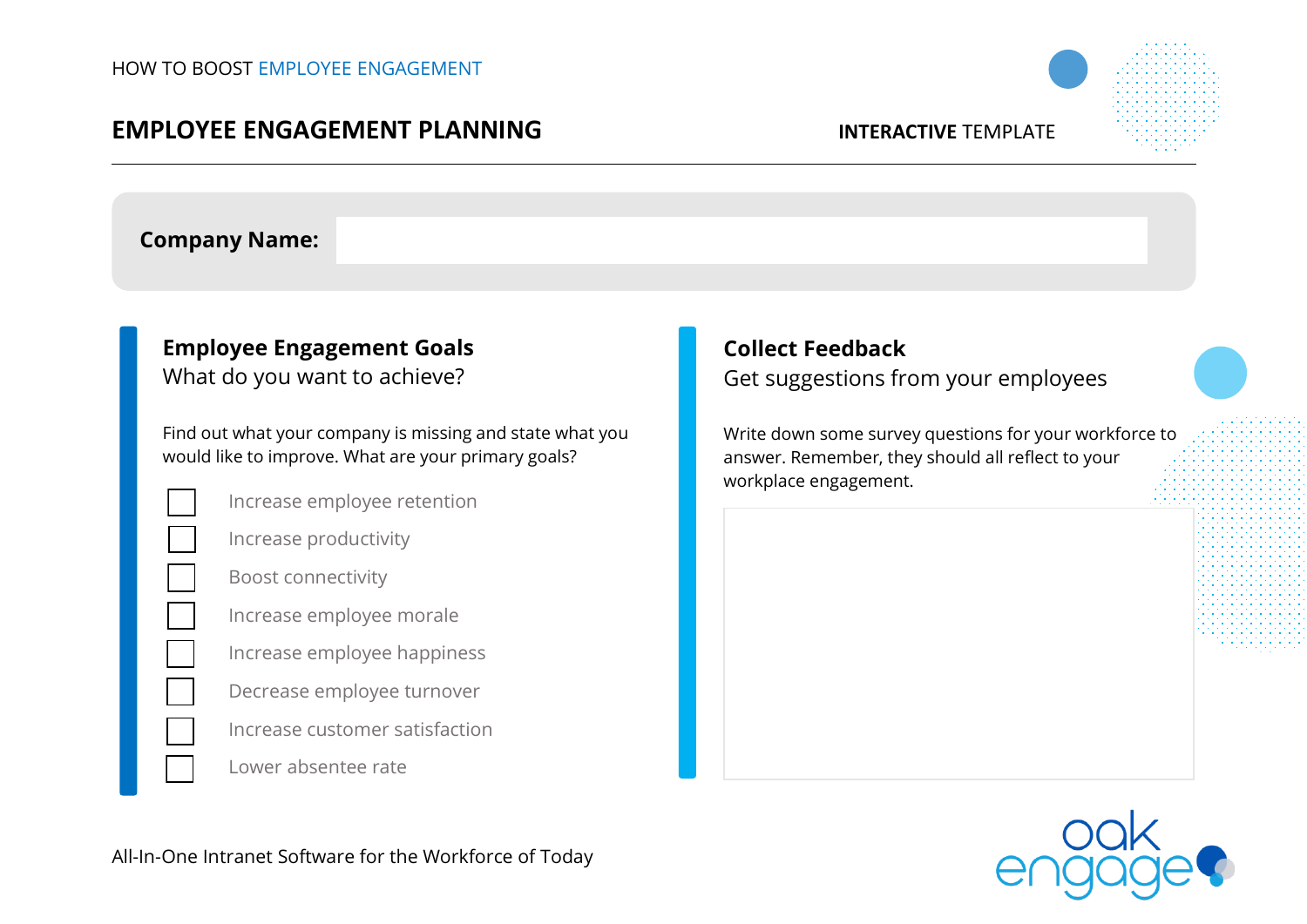## **EMPLOYEE ENGAGEMENT PLANNING INTERACTIVE** TEMPLATE



## **Analyse Feedback Results**

Get suggestions from your employees

Note down any feedback that you could start to make improvements on.



# **Brainstorm Ideas**

What will be your long-term wins?

For each improvement, answer the following questions in detail to start outlining your plan.

Improvement:

How do you struggle in this area?

What can you do to help this outcome?



All-In-One Intranet Software for the Workforce of Today